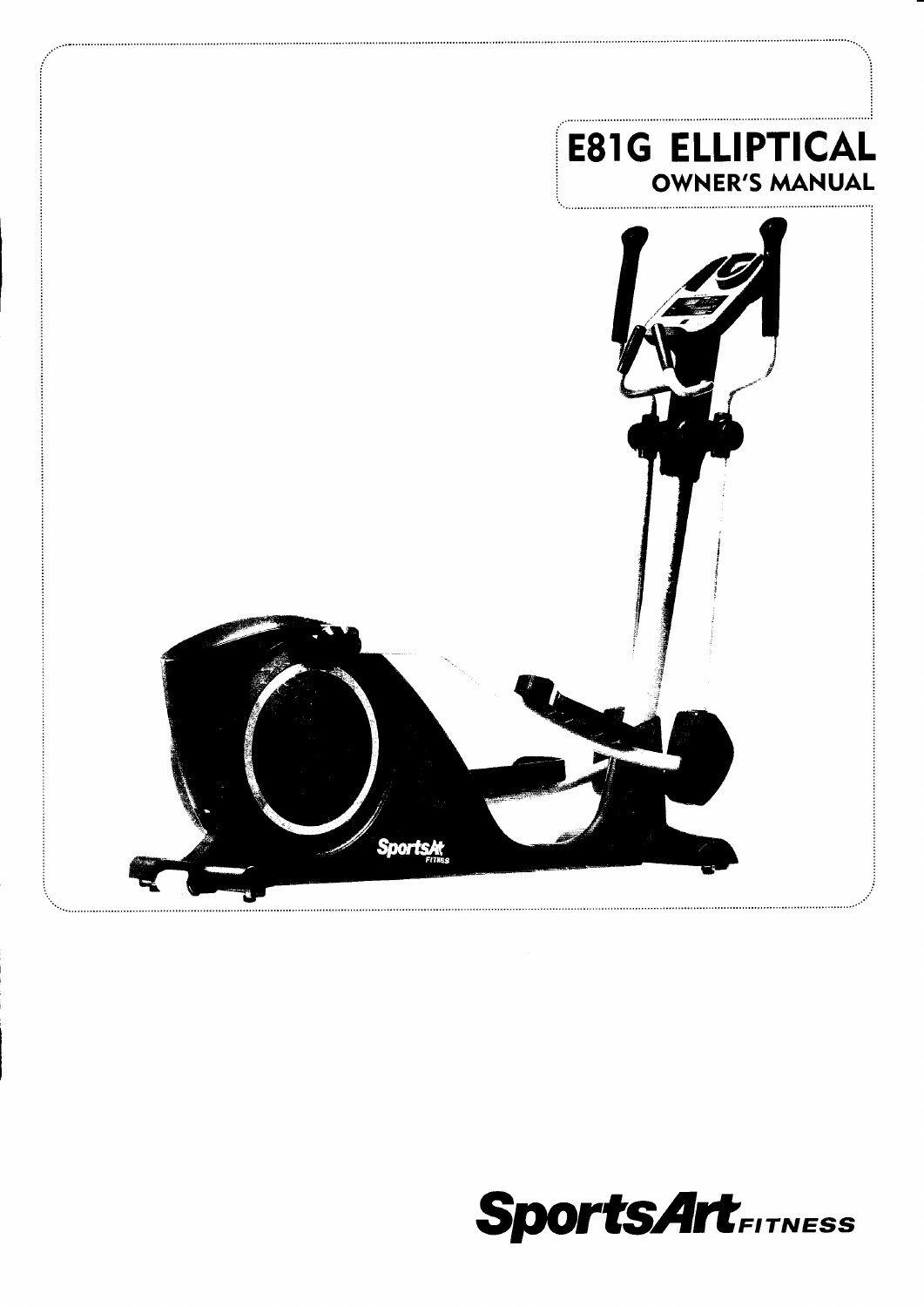# SPORTSART E81G ELLIPTICAL TRAINER

# TABLE OF CONTENTS

| 3. ASSEMBLING YOUR ELLIPTICAL TRAINER |  |
|---------------------------------------|--|
| 4. E81G DISPLAY                       |  |
|                                       |  |
|                                       |  |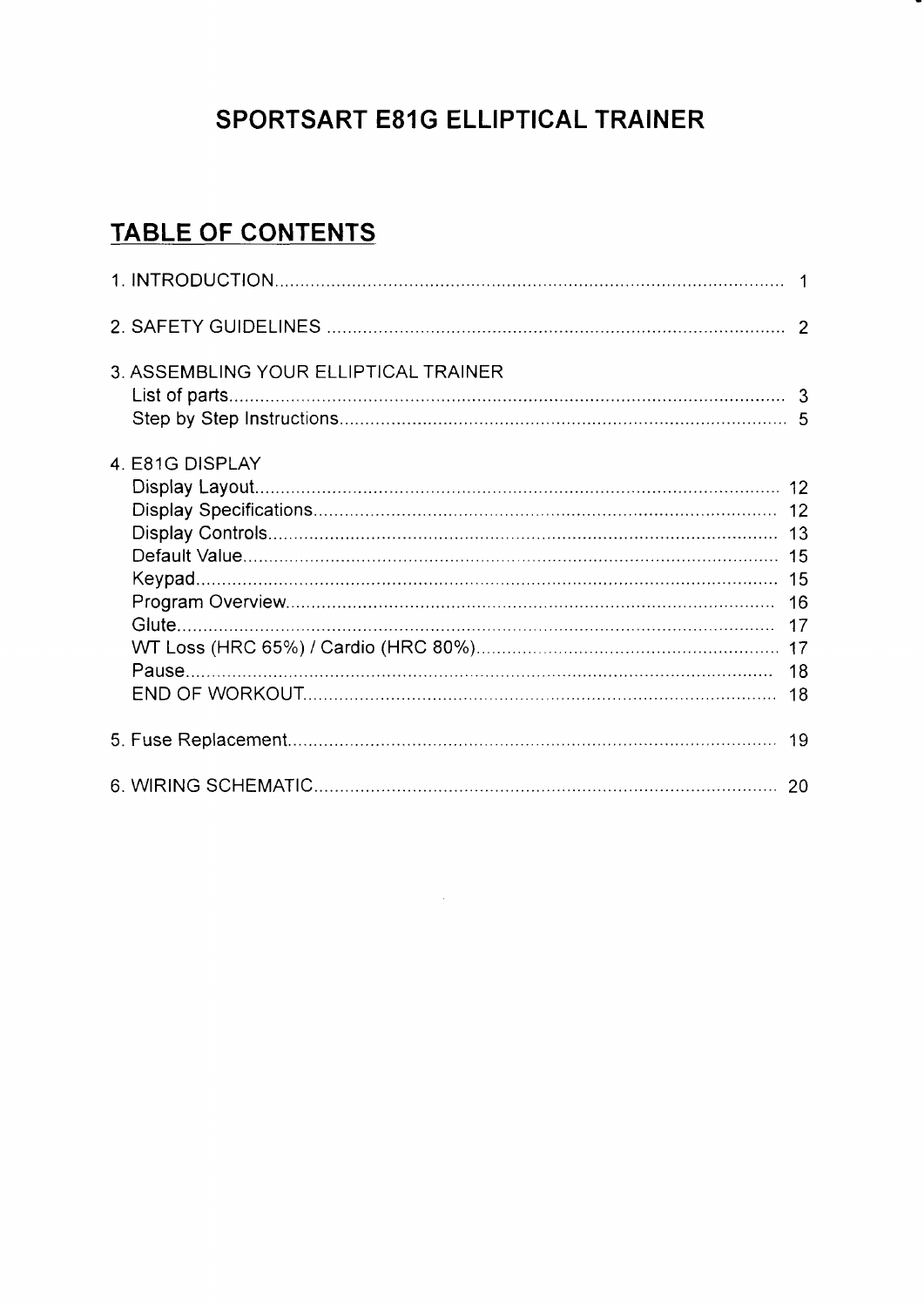# INTRODUCTION:

Congratulations on purchasing one of the finest piece of exercise equipment on the market today, the Sports Art E81G constructed of high quality materials and designed foryears of trouble-free usage, the SportsArt E81G will be an integral part of your fitness regimen.

This outstanding piece of equipment provides varied choices and functions to meet your exercise needs. But before using your Spofts Art E81G, we recommend that you familiarize yourself with this Owner's Manual. Whether you are a first time user of an elliptical trainer or a seasoned professional , understanding the correct use of the equipment will enhance your ability to achieve your exercise goals safely and successfully.

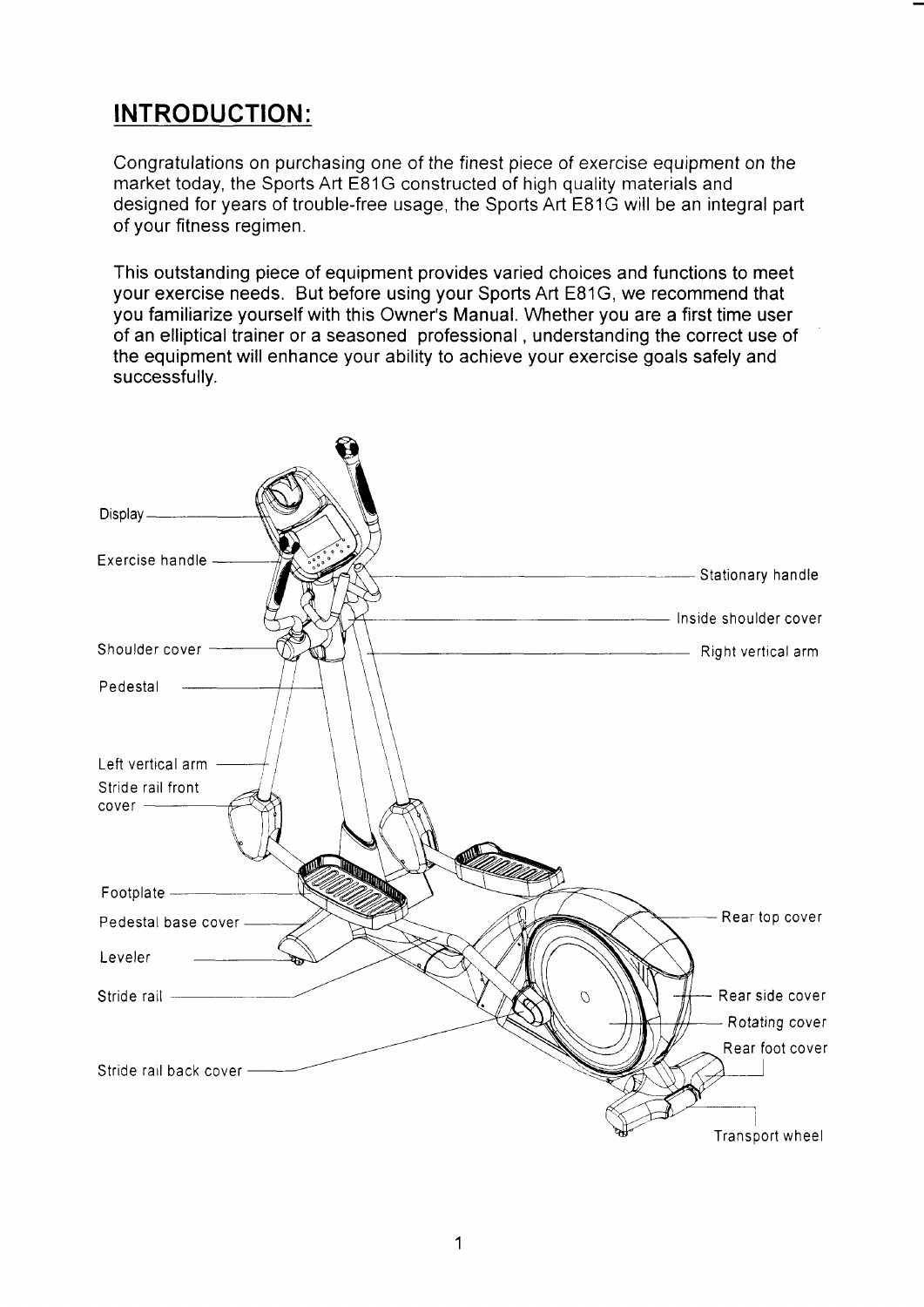# SAFETY GUIDELINES:

Please read and follow the safety guidelines:

- . Keep this owner's manual for future use and reference.
- . Read this owner's manual and follow the instructions.
- ' Assemble and operate the Sports Art E81G Elliptical Trainer on a solid, level surface.
- . Never allow children on or near the machine.
- ' Inspect the machine before each use. Make sure all parts are assembled, and all nuts and bolts are tightened. Do not use the machine if the unit is disassembled in any way.
- . Do not place the machine or its parts near water or any liquid.
- ' Wear proper workout clothing. Do NOT wear loose clothing. Do not wear shoes with leather soles or high heels. Tie all long hair back.
- ' Don't rock the unit from side to side, and use care when mounting and dismounting the unit
- ' Do not use any accessories that aren't specifically recommended by the manufacturer. These might cause injuries or cause the unit to fail.
- ' Work within your recommended exercise level. Do NOT work to exhaustion.
- ' lf you feel any pain or abnormal sensations, sroP YouR woRKour, and consult your physician immediately.
- . The weight limit for this elliptical trainer is 265 LBS ( 120 KGS)
- ' Allow sufficient space on both sides of the elliptical for users to mount and dismount the machine.
- ' lf anything about the machine seems amiss, please stop your workout immediately and contact your authorized dealer for repairs.
- ' Before beginning any exercise program, consult with your doctor. lt is recommended that you undergo a complete physical examination.

CAUTION: Keep your hands and feet away from moving parts.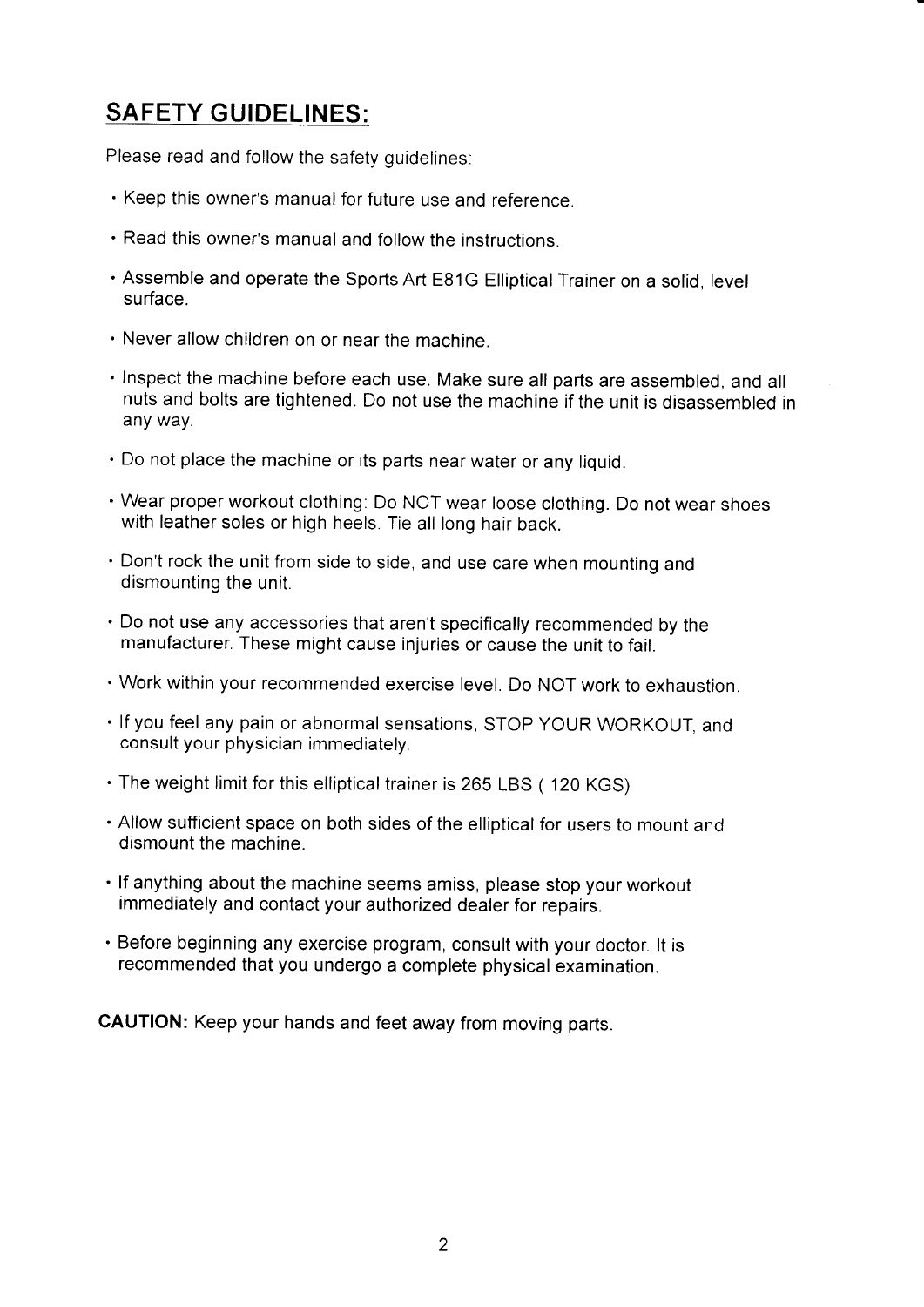# ASSEMBLING YOUR ELLIPTICAL TRAINER

Thank you for purchasing this product. We go through great efforts to ensure the quality of each product. If you find this product to be defective in any way, please contact SportsArt or your dealer.

Note that some parts may get mixed amongst packaging material during shipment. Please locate all the parts first before you discard the packaging material.

The packing for this elliptical was designed to protect it during shipment. please store the original packing material in a safe place in case you need to transport the unit in the future.

### LIST OF PARTS:

Washers and screws are screwed into the frame. Please remove the screws and washers before attempting to assemble the product.

Locate the following parts, all of which are packed in the product's box.

- 1. Left vertical arm  $+$  shoulder covers  $A/B$
- 2. Right vertical arm + shoulder covers A/B
- 3. Stride rail front covers A\*2; B\*2
- 4. Pedestal base cover
- 5. Stride rail rear cover (left)
- 6. Stride rail rear cover (right)
- 7. Left footplate
- B. Right footplate
- 9. Tool kit
- 10. Cushion pads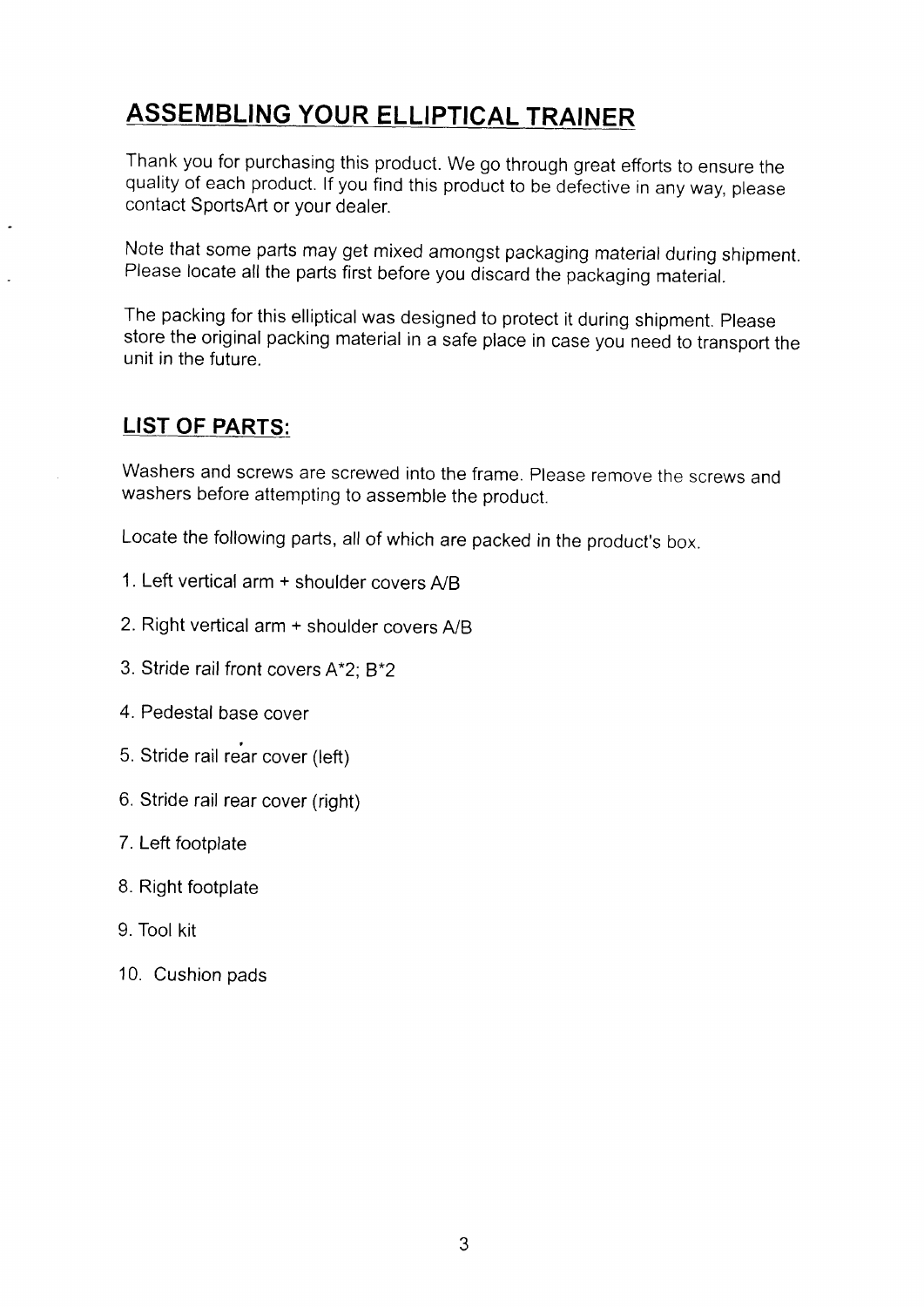1. Left vertical arm + shoulder covers  $A/B$  2. Right vertical arm + shoulder covers  $A/B$ 

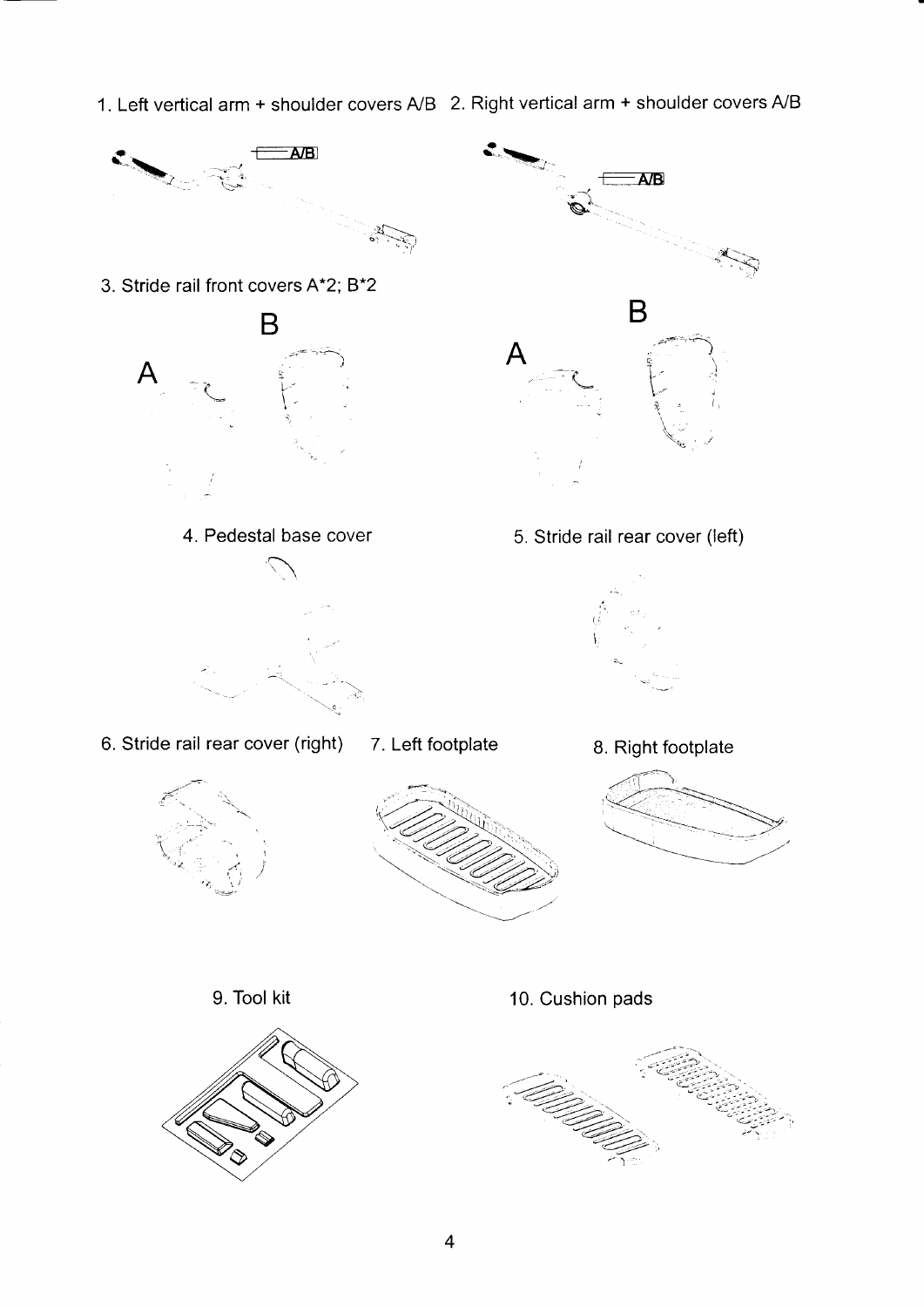## ELLIPTICAL ASSEMBLY

#### Frame assembly

- STEP 1. Route the data cable as shown. Note the position of (A) in the illustration above. Then place the pedestal tube onto its base. Use a 6mm Allen wrench to secure the screws and washers in the following order: (B), then (C) and (D). Connect data cables and insert the cables into the tube to keep them safe.
- STEP 2. Slip the pedestal base cover onto the pedestal tube.
- STEP 3. Slip the pedestal base cover into place and secure it with four screws.

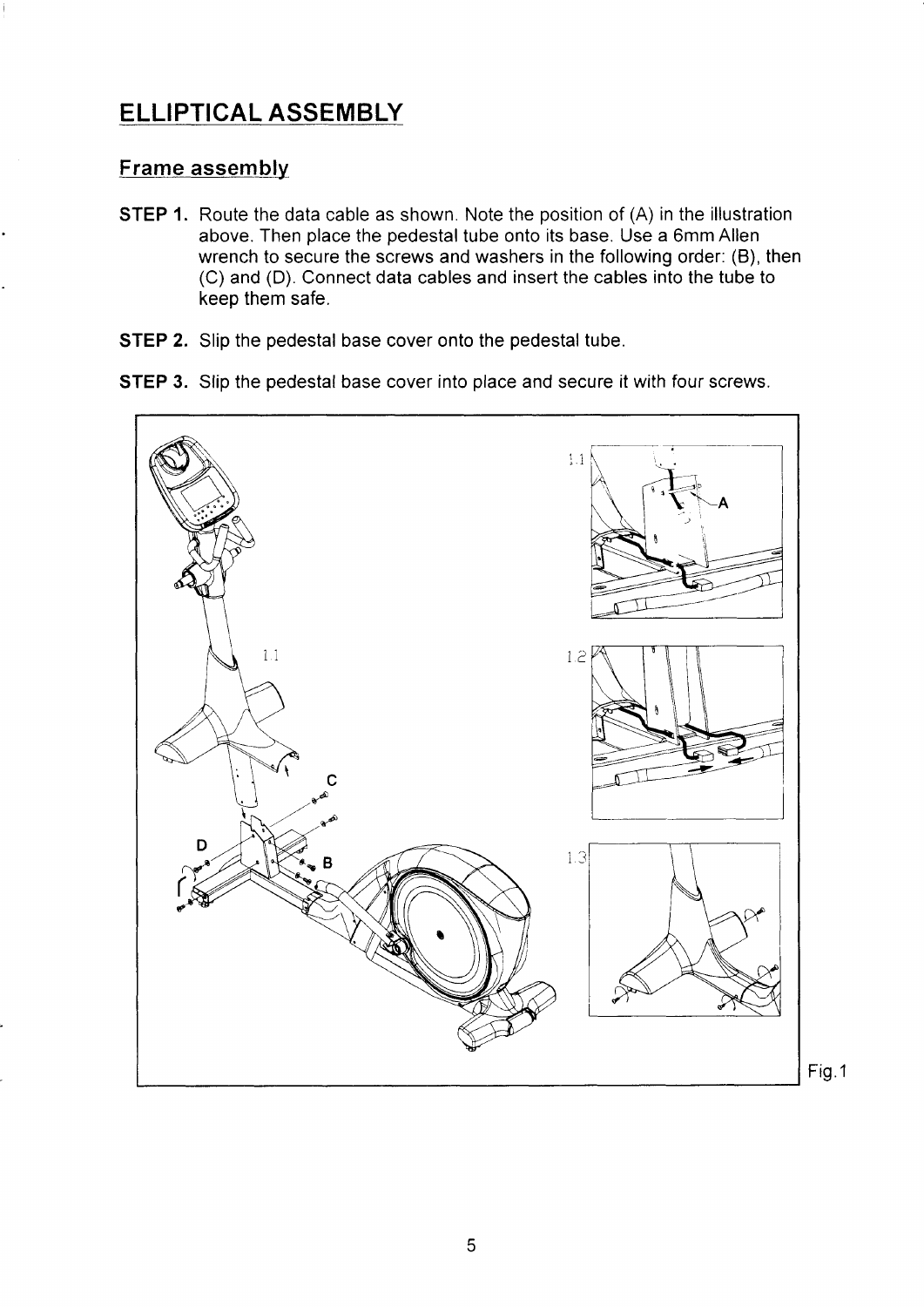- **STEP 5.** Before assembling the product, remove the shoulder covers. Set (A) flat washer and B wave washer in place on the arm axle. Put the left vertical arm in place. Put (C) washer in place and secure (D) screw with a 6mm Allen wrench.
	- a. washer (D32  $*$  d25.2  $*$  t2)
	- b. wave washer  $(D33 * d26)$
	- c. washer (D30  $*$  d8.5  $*$  t2)
	- d. mushroom top inner hex screw (M8 x P1.25 x L15)



- **STEP 6.** Put the shoulder covers in place and secure them with screw (F).
	- a. shoulder cover (A)
	- b. shoulder cover (B)
	- c. Phillips screw ( $\overline{M5}$  \* P0.8  $\overline{^*}$  L10)



Note: On the inside of both covers are arrows indicating the direction for installation.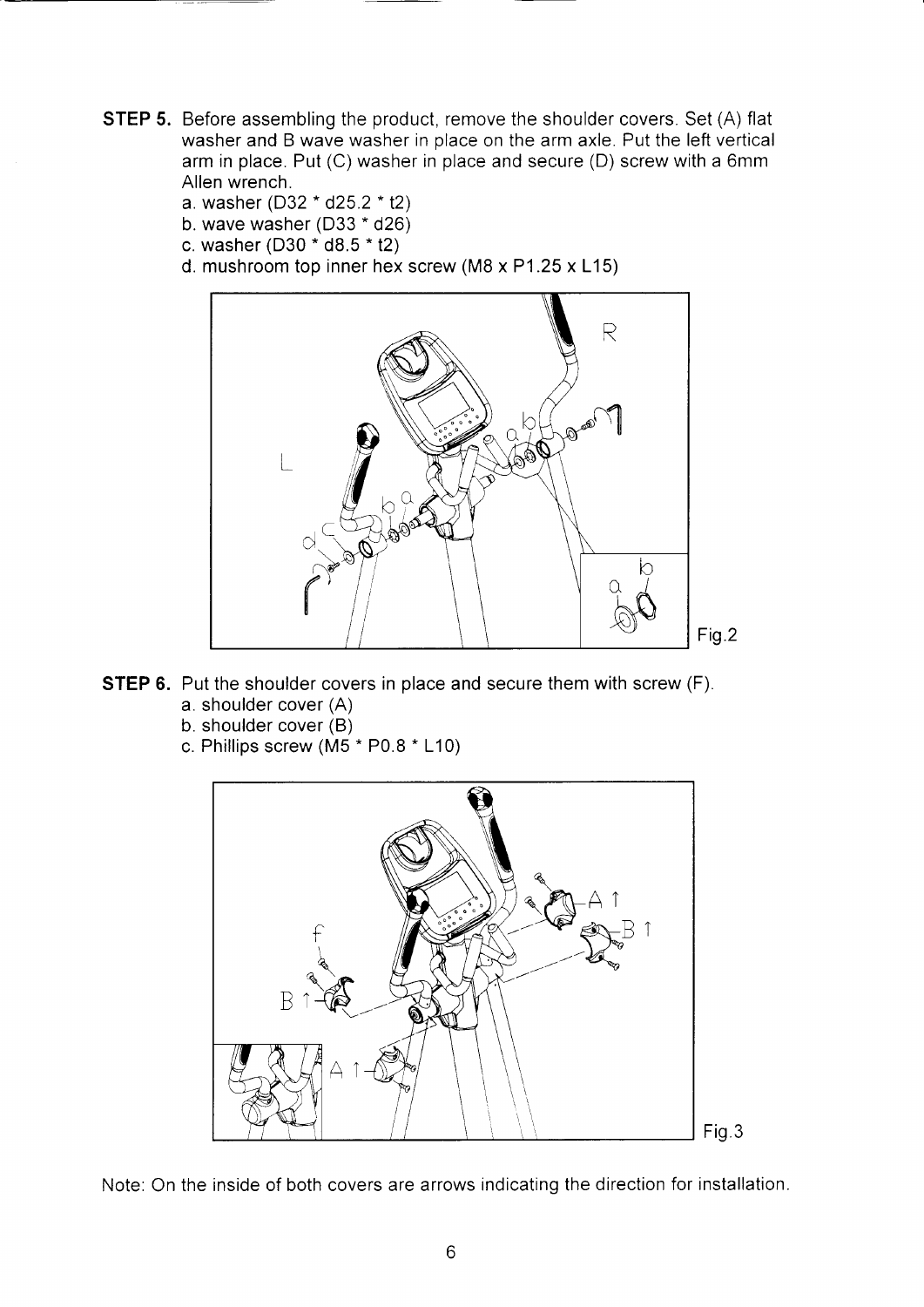- **STEP 7.** Put the stride rail in place in alignment with hole (a) as shown in illustration  $3.1.$
- STEP 8. Insert the stride rail bolt (b) through hole (a). Use an open wrench to secure (d) washer and (e) nut. See figure 3.2 and 3.3. Be careful to install stride rail bolts (b) in the correct direction, as shown here. Complete process on both sides.

b. stride rail bolts

- c. washer  $(D22 * D8.5 * t3)$
- d. lock nut (MB)

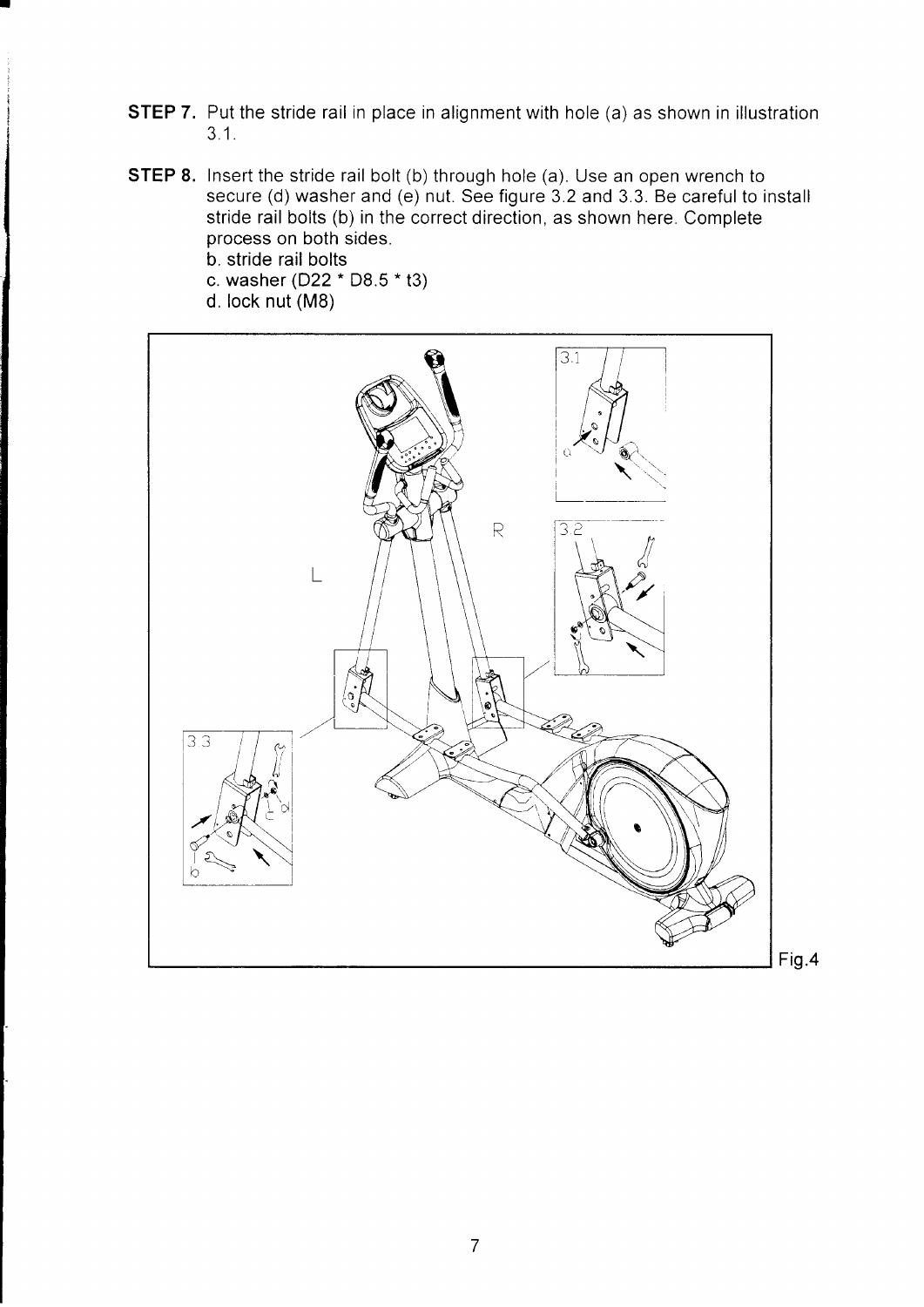- STEP 5. Before assembling the product, remove the shoulder covers. Set (A) flat washer and B wave washer in place on the arm axle. Put the left vertical arm in place. Put (C) washer in place and secure (D) screw with a 6mm Allen wrench.
	- a. washer (D32  $*$  d25.2  $*$  t2)
	- b. wave washer  $(D33 * d26)$
	- c. washer  $(D30 * d8.5 * t2)$
	- d. mushroom top inner hex screw (M8 x P1 .25 x L15)



- **STEP 6.** Put the shoulder covers in place and secure them with screw (F). a. shoulder cover (A)
	- b. shoulder cover (B)
	- c. Phillips screw ( $\overline{M5}$  \* P0.8  $\overline{^*}$  L10)



Note: On the inside of both covers are arrows indicatinq the direction for installation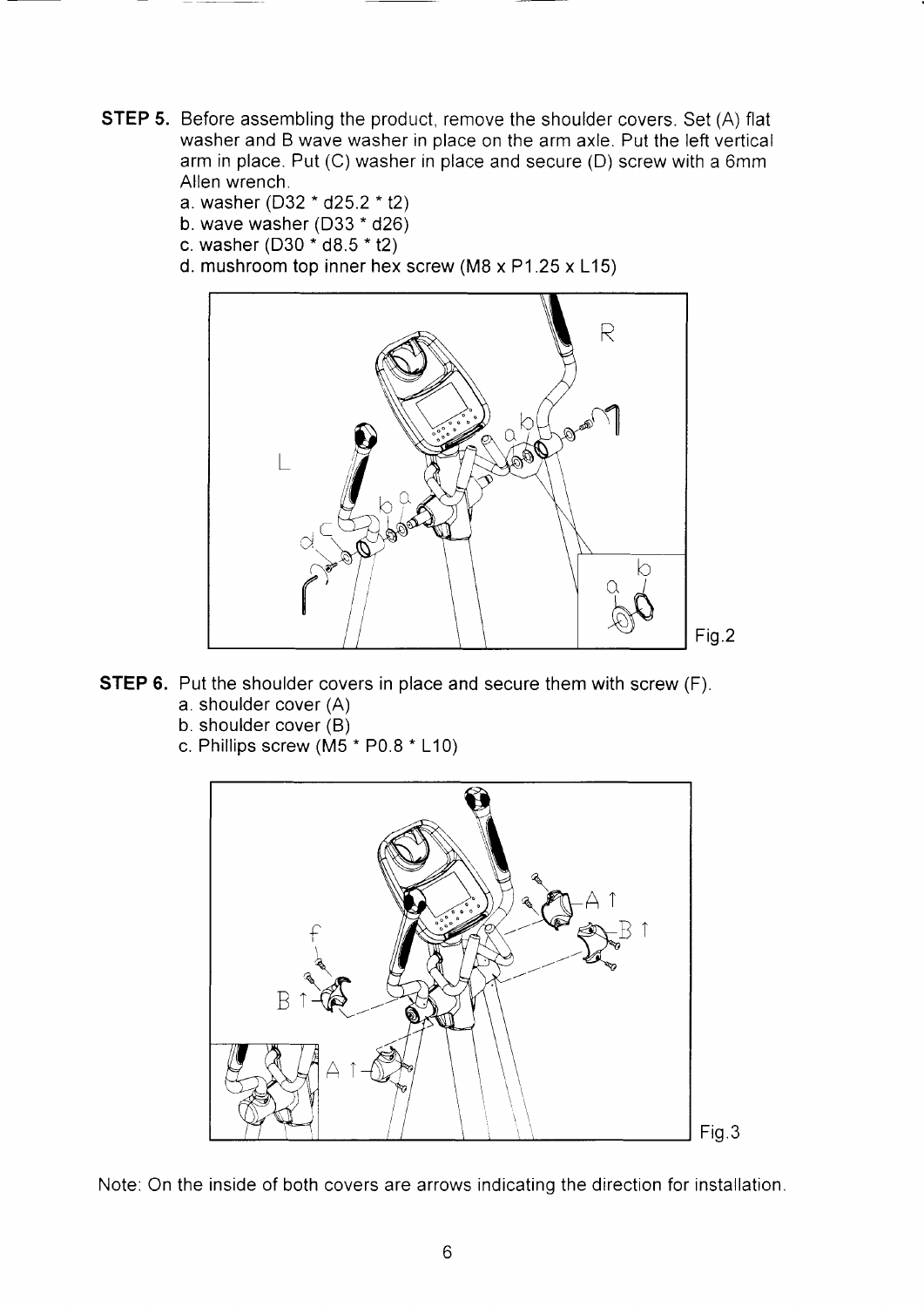- **STEP 10.** First, install (d) stride rail inner cover and secure it with screw (a). Then install cover  $(c)$  and secure it with screw (b).
	- a. Phillips head screw (M5\*P0.08\*15)
	- b. Phillips head screw (M5\*P0.08\*15)
	- c. stride rail rear cover (left)
	- d. stride rail inner cover
	- e. stride rail back cover (right)



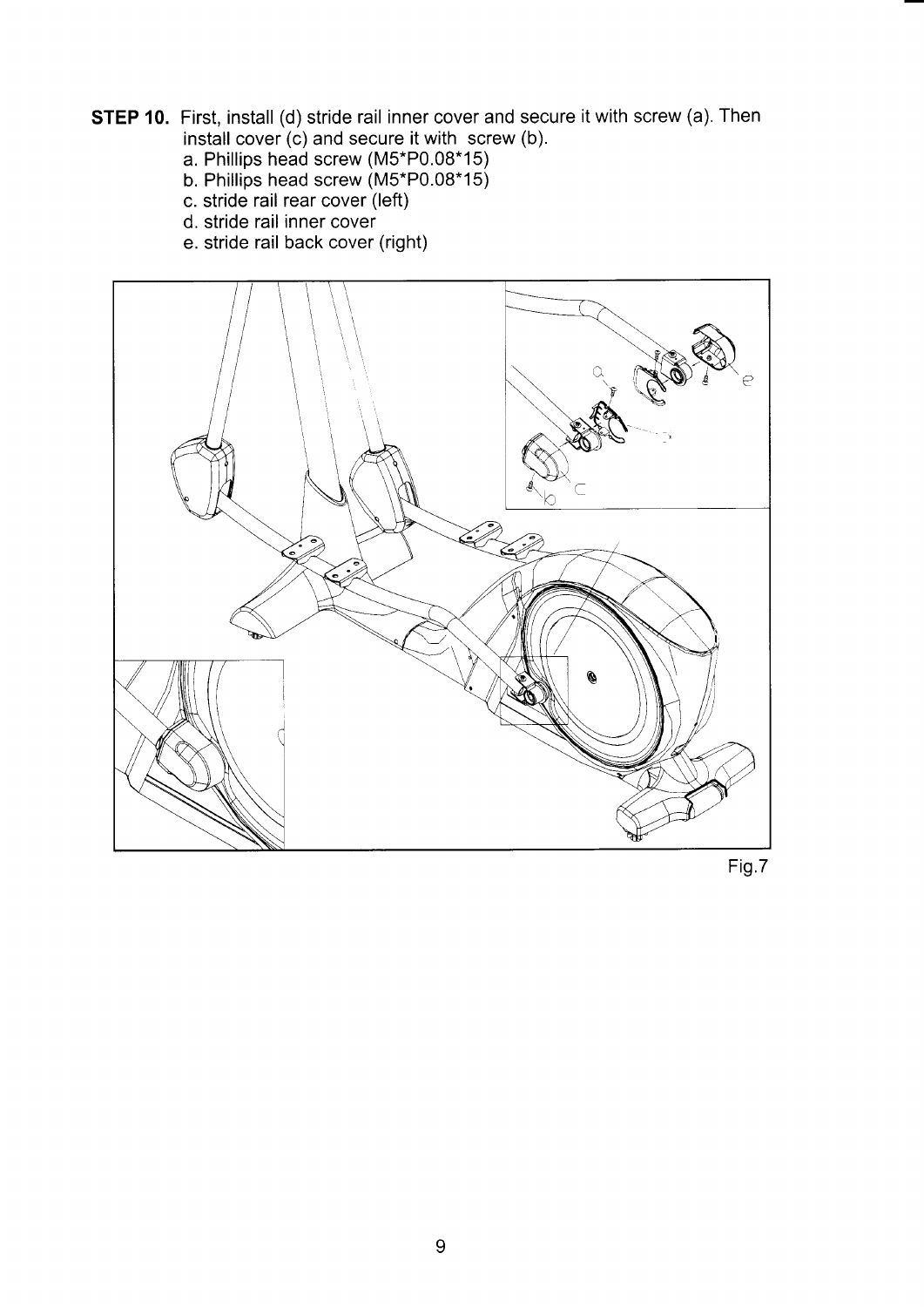- **STEP 11.** Assemble the foot pedals onto the rails, using screws and washers to secure them. The sides without walls should face outsides.
	- a. flat washer  $(D20*d5*110)$
	- b. spring washer (M5)
	- c. mushroom top inner hex screw (M5 P0.8 L10)
	- d. footplate (left)
	- e. footplate (right)
	- f. cushion pad



STEP 12. Press the cushion pads into the footplates and position of arrow mark need to be pressed firstly. Note: R (right) and L (left) are indicated under the footplates.

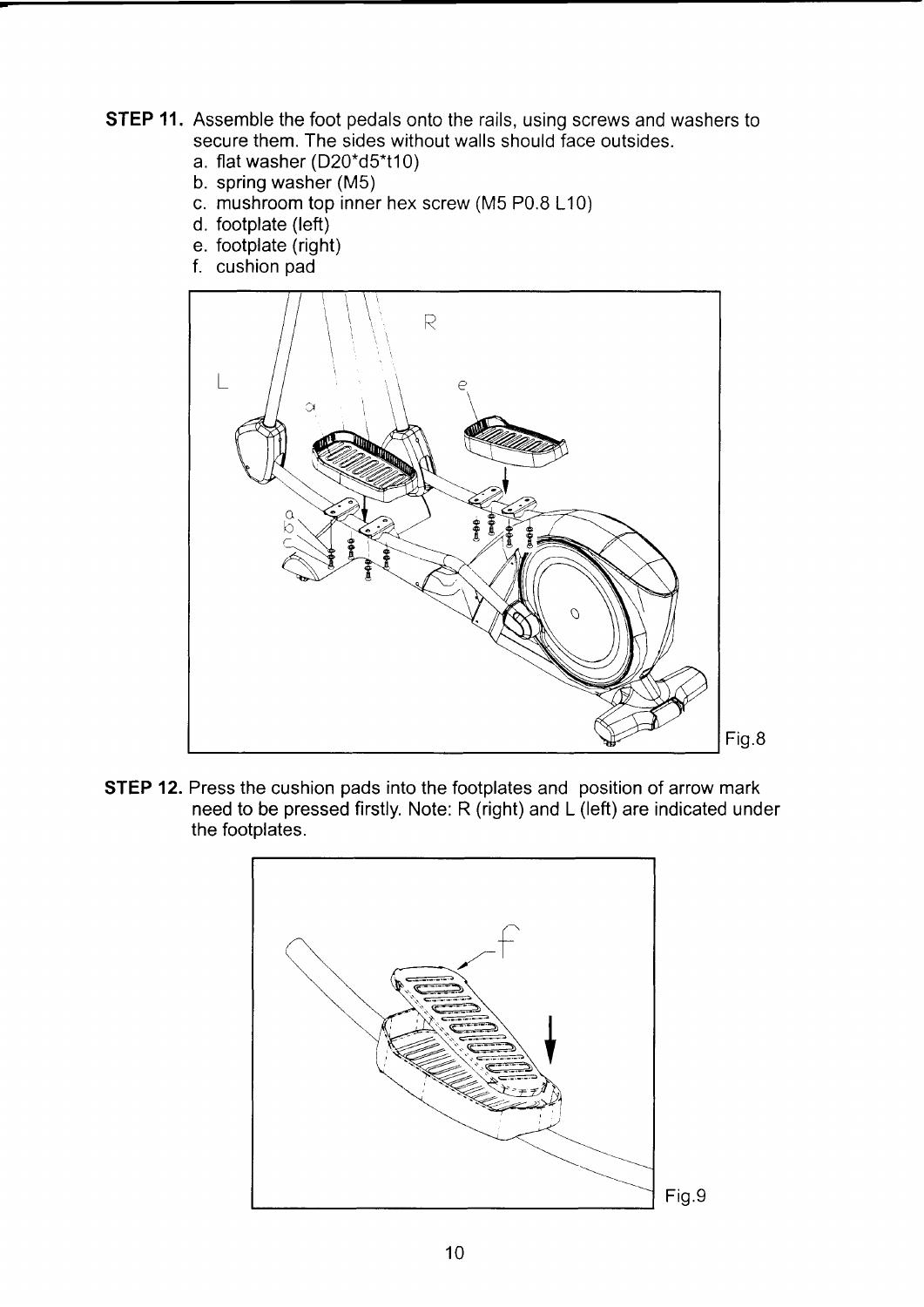## FOOT LEVEL ADJUSMENT

STEP 1. If the unit rocks or is not level, adjust levelers at the front of the unit. First, adjust the foot  $(A)$ , then secure it in place by tightening washer  $(B)$  against the frame, as shown.



### Connect to Power

The power socket is at the lower rear part of the elliptical trainer. Insert the power cord as shown.

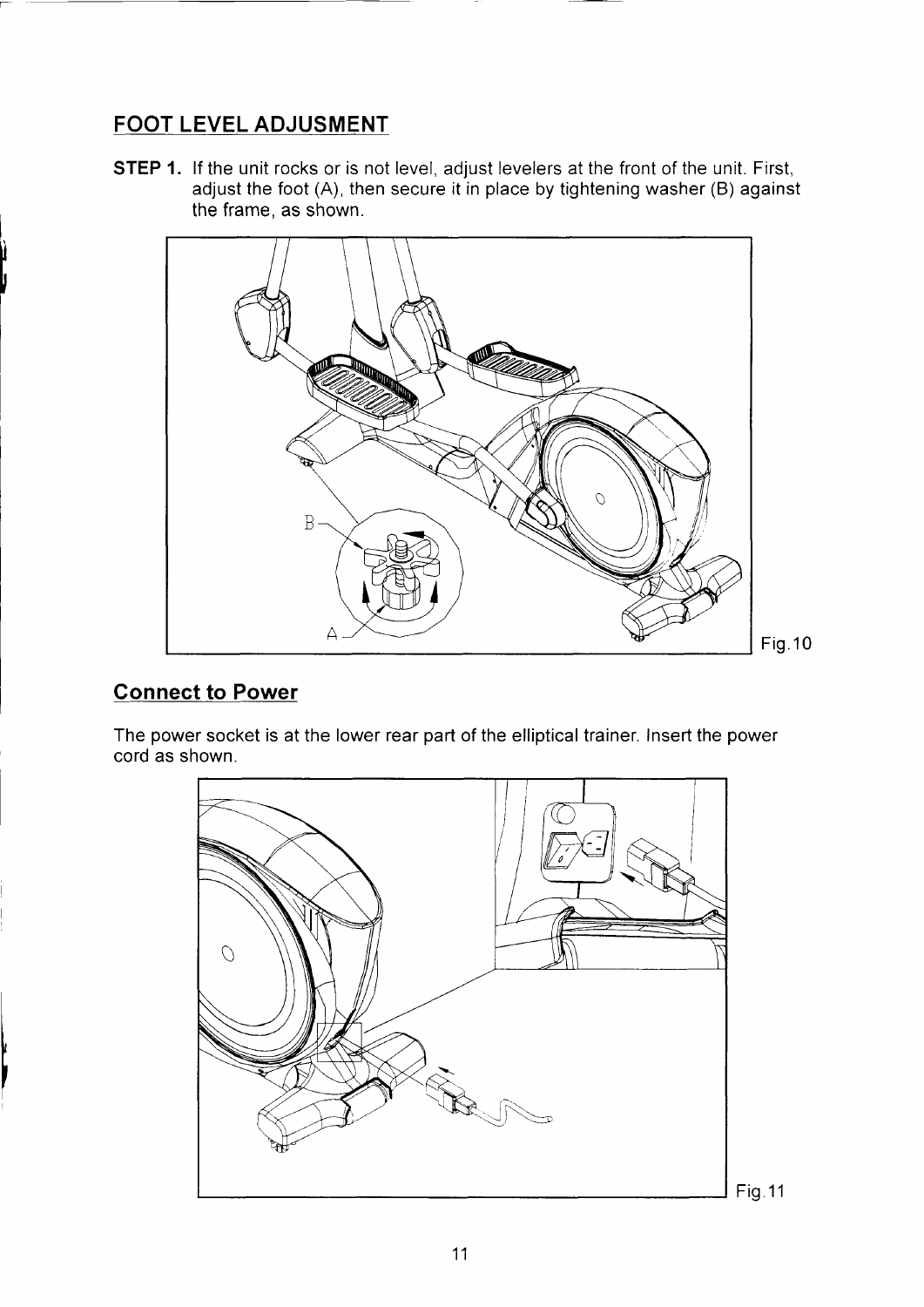# **E81G DISPLAY**

## Display Layout



### **DISPLAY SPECIFICATIONS**

WORKOUT LEVEL (Level of resistance): 1 ~ 14

WATT: 0~9999

TIME:  $0:00~99$ : 59 (Range from 5:00 ~ 99:00)

TOTAL STRIDES: 0~9999

STRIDES/MIN: 10 ~ 120

CALORIES: 0.0~9999 (K-cal)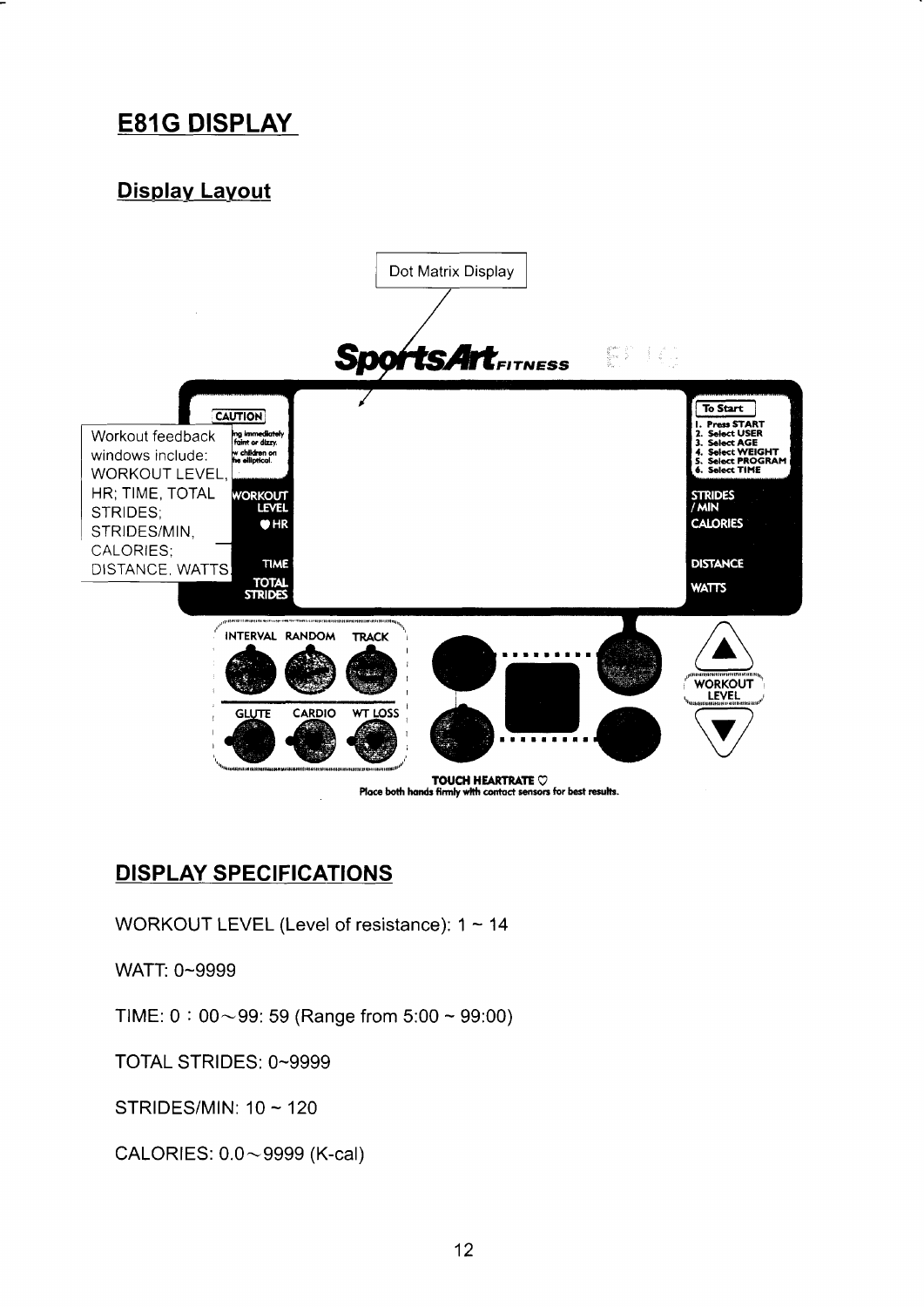DISTANCE: 0.00-9999 Mile or 0.0-9999 Km

HEART RATE: 40-250

USER: lt can be stored personal's set data of 4 persons.

AGE: 10-99

Weight:  $66 \sim 330$ lbs;  $130 \sim 150$ kgs

PROGRAM: TRACK · RANDOM · INTERVAL · GLUTE · CARDIO · WT Loss

#### Basic Functions

- 1. Dot Matrix shows program profiles and other information.
- 2. Workout Feedback displays workout information including WORKOUT LEVEL& HR . TIME&TOTAL STRIDES . STRIDES/MIN&CALORIES . DISTANCE&WATT.
- 3. Keypads include TRACK . RANDOM . INTERVAL . GLUTE . CARDIO . WT LOSS · WORKOUT LEVEL A · WORKOUT LEVEL  $\blacktriangledown$  · QUICK START · START . CHANGE . ENTER . STOP/HOLD TO RESET.

### Display Controls

Starting Display: When the machine first starts up, the dox matrix window shows "E81".

#### 1. QUICK START

Press the QUICK START key to immediately start exercising. Time accumulates from 0:00. lf entering QUICK START mode, the "TRACK LED" lights and TRACK workout mode begins.(Time counts up from 0:00.)

#### 2. QUICK START under User mode

- A. In user mode, press ENTER, then press QUICK START. The user's previous user setting workout mode and workout time appear.
- B. During the workout, when you press STOP, QUICK START mode ends. The workout feedback window will display the user's total workout time and total calories. The Dot Matrix window will show "ACCU DATA". Then the starting screen will appear.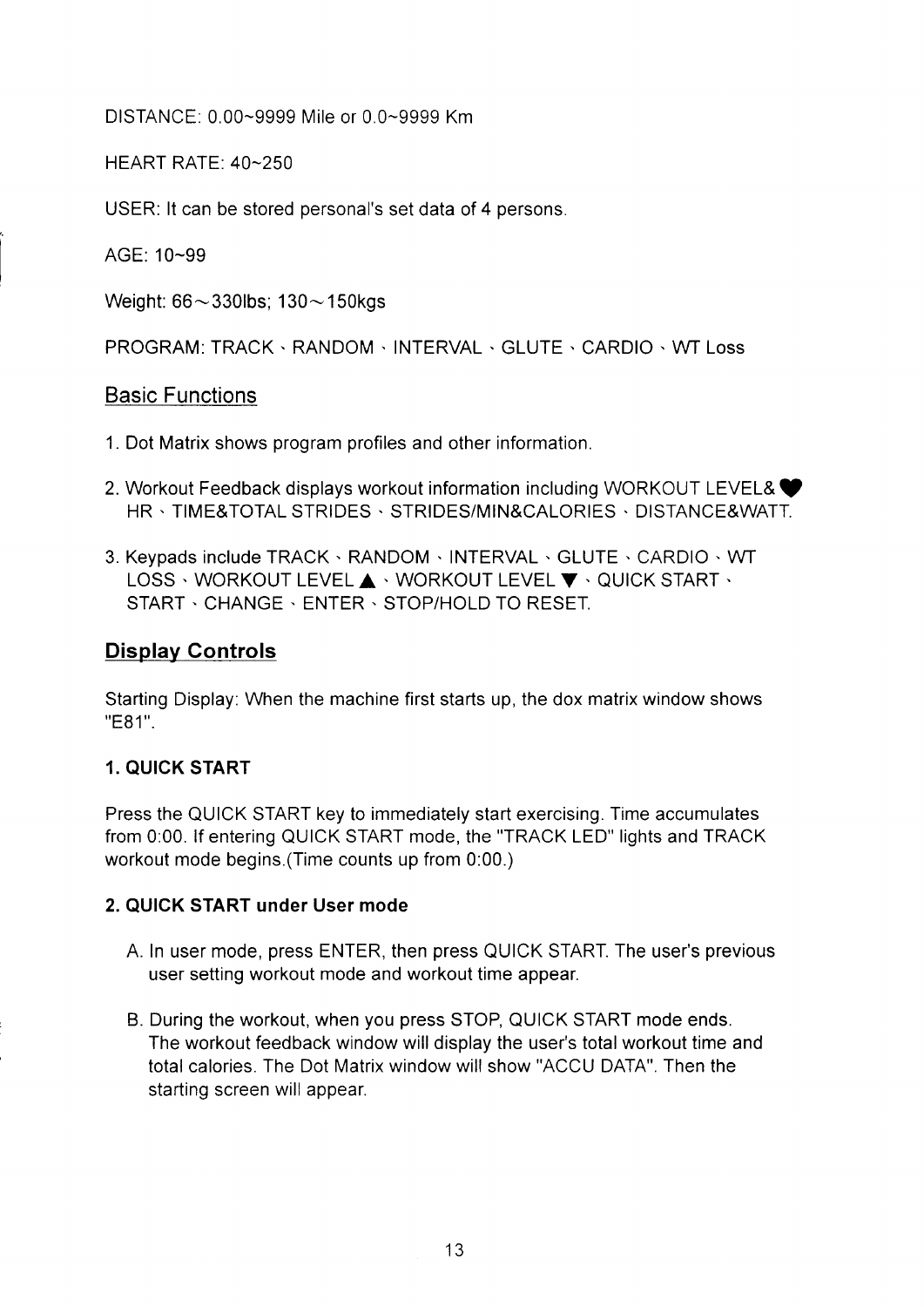### 3. START

#### A. USER setting

After turning on the equipment, press the START key, the USER LED lights up "1" appears in the dot matrix window. Press  $\triangle$  or  $\nabla$  to view users: Pressing up produces  $\triangle$  USER 1 $\rightarrow$  USER 2  $\rightarrow$  USER 3  $\rightarrow$  USER 4  $\rightarrow$  USER 1 $\rightarrow$  USER 2  $\rightarrow$  USER 3..., etc.

Pressing  $\nabla$  produces USER 4  $\rightarrow$  USER 3  $\rightarrow$  USER 2  $\rightarrow$  USER 1  $\rightarrow$  USER 4  $\rightarrow$  USER 3 $\rightarrow$  USER 2.... Press ENTER to confirm your user selection and to enter Age mode.

- $\cdot$  When you select the USER, the total workout time, kilometer, and calories for that user will appear.
- $\therefore$  The user's total workout time appears as hh:mm (hours: minutes). If workout time exceeds 99 : 59, minutes disappear. Hours accummulate to 9999.

To erase a user's accumulative information, in the user screen, hold STOP + ENTER for three seconds to delete the USER Record. The display will beep once and then show the user setting screen.

#### B. Age Setting

When the AGE LED flashes, press  $\blacktriangle \blacktriangledown$  to input your age. Press ENTER to confirm your choice and proceed to the weight setting.

C. Weight Setting

WT LED flashes, press the  $\triangle \blacktriangledown$  key to input your weight. The default value is 165 lbs or 75 kgs. Press ENTER to confirm your choice and proceed to the program mode.

#### D, Program Selection

- (1) The Program LED will flash. The Dot Matrix window will show "SELECT PROGRAM ", prompting you to choose a program.
- (2) Press the program key of your choice, then press ENTER to confirm your choice.

#### E. Time

The Time LED displays the user's previous workout time. Press the  $\blacktriangle$  or  $\nabla$ key to establish workout duration. Range. 5:00-99:00. Press ENTER to confirm your choice.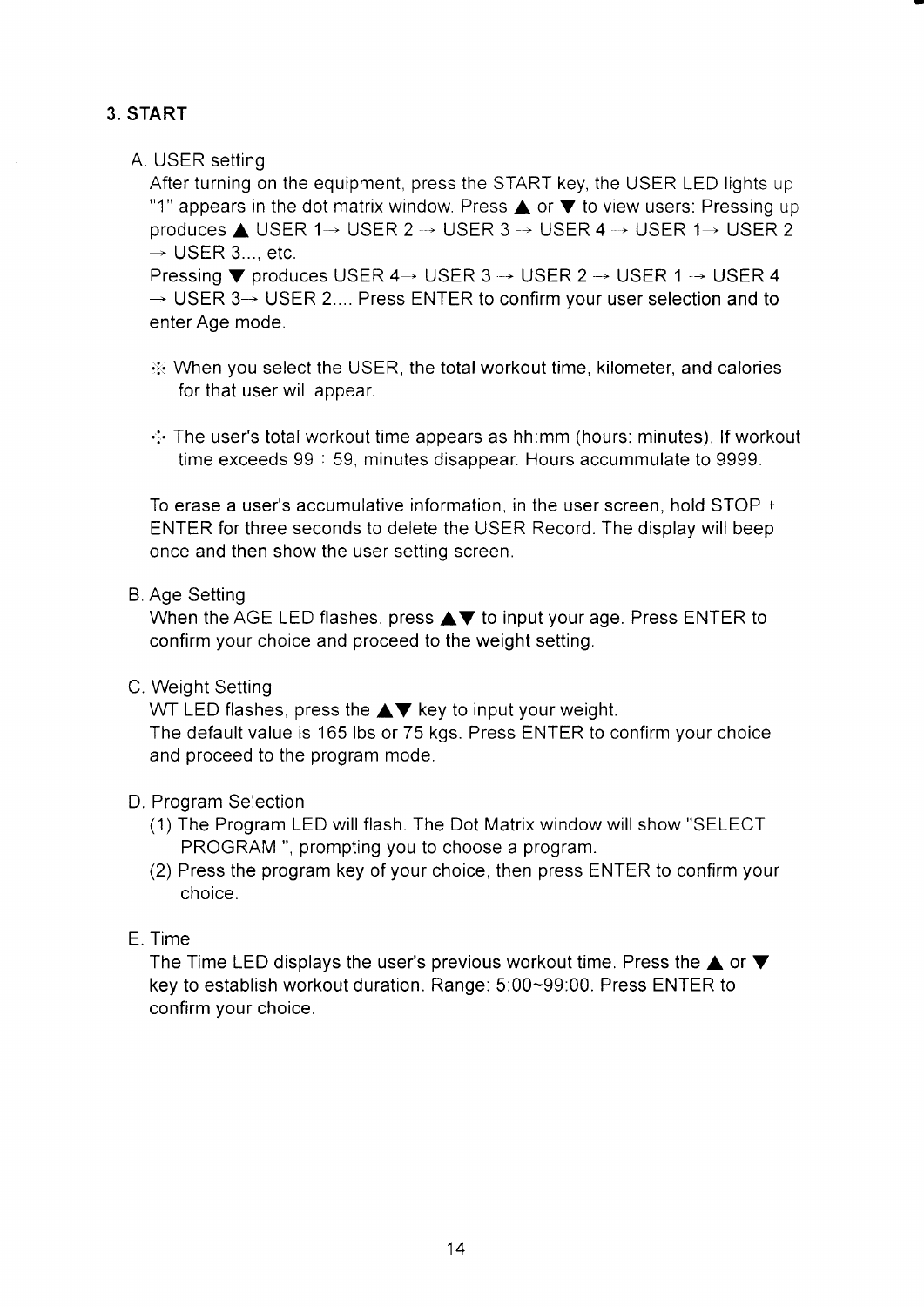### Default Value

#### 1. Total distance

In the user mode, press WORKOUT LEVEL  $\Psi$  + WORKOUT LEVEL  $\blacktriangle$  for three minutes. Total distance appears as eight digits across the time and distance windows. Distance units, MILE or KM, appear in the Dot Matrix window. Press ENTER to proceed to total time.

#### 2. Total time

Time appears as eight digits across time and distance windows. HOUR appears in the Dot Matrix window. Press ENTER to proceed to the lmperial/Metric parameter.

#### 3. Set up LB or KG

Press **△or ▼** to toggle between "LB " (metric system) or "KG" (imperial system). Press ENTER to confirm your choice and return to the startup screen.

### Keypad

#### 1. WORKOUT LEVEL **A/V** Basic Operation

- (1) In workout mode, press WORKOUT LEVEL  $\triangle$ / $\blacktriangledown$  to adjust workout setting.
- (2) In user setting mode, use WORKOUT LEVEL  $\triangle$ / $\nabla$  to adjust user's age/weight/workout time.

#### 2. CHANGE

This display shows four types of feedback.

It automatically cycles ever six seconds as follows:

WORKOUT LEVEL $\longleftrightarrow$ HR  $\cdot$  TIME $\longleftrightarrow$ TOTAL STRIDES  $\cdot$  STRIDES/MIN $\longleftrightarrow$  $CALORIES \cdot DISTANCE \longleftrightarrow WATT$ .

Press CHANGE key to lock on one group of information currently displayed. Press CHANGE key again to switch to different group of display. Finally, press CHANGE key again to resume scanning.

#### 3. QUICK START

(1) Press the QUICK START key to start exercising without first inputting user information.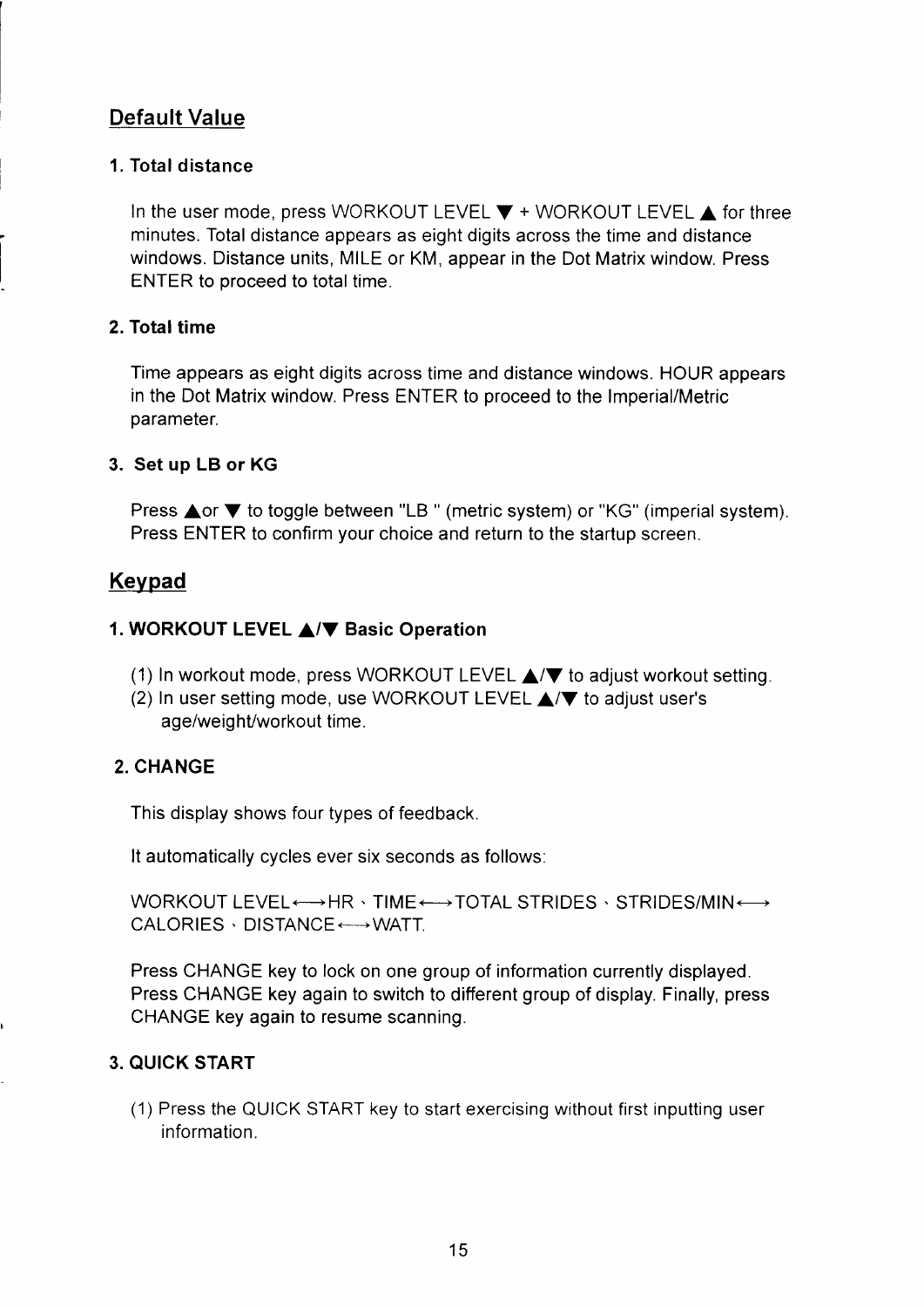(2) While in the user window, pressing the QUICK START key makes the display show the user's exercise program and workout time. If the previous user didn't exercise in any program, TRACK mode and a workout time of 30 minutes will appear.

#### 4. Program Mode Explanation

When the indicator lights up, press program mode  $-$  INTERVAL  $\cdot$  RANDOM  $\cdot$ TRACK . GLUTE . CARDIO . WT LOSS to start exercising.

#### 5. STOP/HOLD TO RESET

STOP: Press this key to stop your workout. RESET: Hold this key for two seconds to return to the starting screen.

6. ENTER: Enter all information and press the ENTER key to confirm your choice.

#### Program Overview

#### **TRACK**

- 1. 0.25 mile/per lap
- 2. Preset resistance level is 1. Adjust the workout level by pressing WORKOUT LEVEL  $\triangle$ / $\blacktriangledown$ . Workout level is from 1 to 14.

#### RANDOM

- 1. The Random Program contains an infinite number of programs. Continue to press the Random Program key until you find your preferred course. Then, start exercising. Time counts down in random mode.
- 2. Press WORKOUT LEVEL  $\triangle/\blacktriangledown$  to adjust resistance.

#### INTERVAL

Choose the INTERVAL mode and input your desired workout time as follows:

- 1. The dot matrix window shows the message "ENTER WORK TIME ". The Time Window lights up. Press WORKOUT LEVEL  $\triangle$ / $\blacktriangledown$  to make your setting. Press the ENTER kev to confirm vour choice.
- 2. The dot matrix window shows the message "ENTER REST LEVEL." Workout Level Window lights up. Press WORKOUT LEVEL  $\triangle$ / $\blacktriangledown$  to establish the rest resistance level. Press the ENTER kev to confirm vour choice.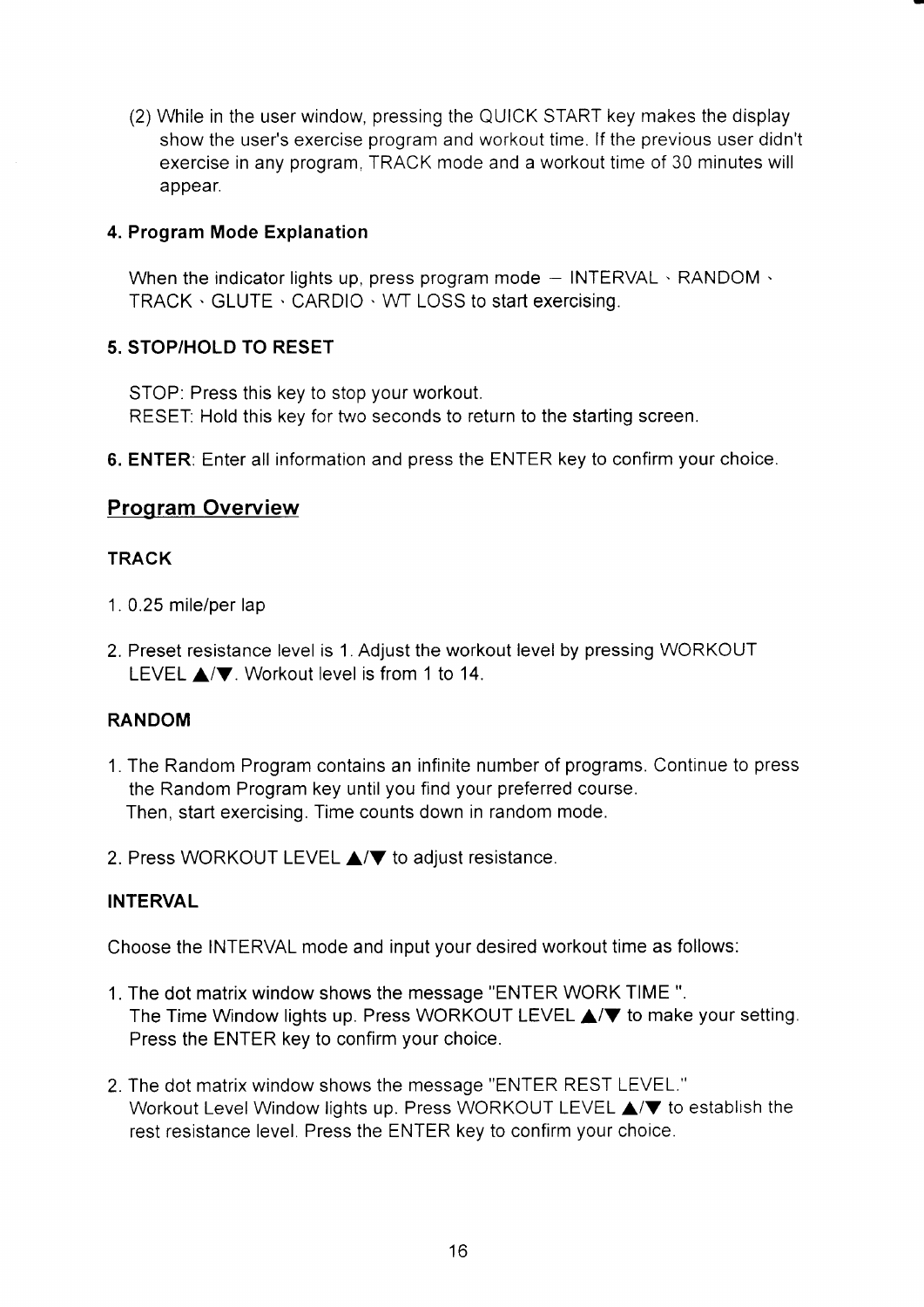- 3. The dot matrix window shows the message "ENTER WORK TIME. " The Time Window lights up. Press WORKOUT LEVEL  $\triangle/\blacktriangledown$  to establish the workout time. Press the ENTER key to confirm your choice.
- 4. The dot matrix window shows the message " ENTER WORK LEVEL." Workout Level Window lights up. Press WORKOUT LEVEL  $\triangle$ / $\blacktriangledown$  to establish work level. Press the ENTER key to confirm your choice.

#### GLUTE

- 1. Glute programs are designed specifically to exercise the glute muscles of the body. There are three workout modes. Press the GLUTE key to toggle between the three modes as shown:  $LIGHT \rightarrow M EDIUM \rightarrow HEAVY \rightarrow LIGHT.$
- 2. Press WORKOUT LEVEL  $\triangle$ / $\nabla$  to adjust current workout level.

#### WT Loss ( HRC 6s% ) / CARDIO ( HRC 80% )

These programs allow you to exercise at a targeted heart rate by automatically changing resistance levels and the stride speed.

- 1. Target Heart Rates.
	- (1).VVf LOSS: 65% Heartrate Control: (220 -AGE) x65%
	- (2).CARDIO: 80% Heartrate Control :  $(220 AGE) \times 80\%$
- 2. In these programs, if no Heart Rate signal is detected during the workout, a message "NO HEART RATE READING, PLEASE CHECK TRANSMITTER" will appear on the screen. The program will not change the resistance level under this circumstance.
- 3. Once you enter a cardio program, the following figures appear: The HR indicator flashes and the user's actual heart rate appears.

|         |       | USER AGE WT KG     |  | LB.                        |
|---------|-------|--------------------|--|----------------------------|
| UUU0001 |       |                    |  | IO NO DE DE NO NO NO DO DO |
|         |       |                    |  | ■■■□■□□□■□■□■□□□□□         |
|         |       |                    |  |                            |
|         |       |                    |  |                            |
|         |       | 000000000000000000 |  | HI FI                      |
|         |       | MOOO DOOOO         |  |                            |
|         |       |                    |  |                            |
| $\Box$  | 5 G I | <b>.</b>           |  |                            |
|         |       |                    |  |                            |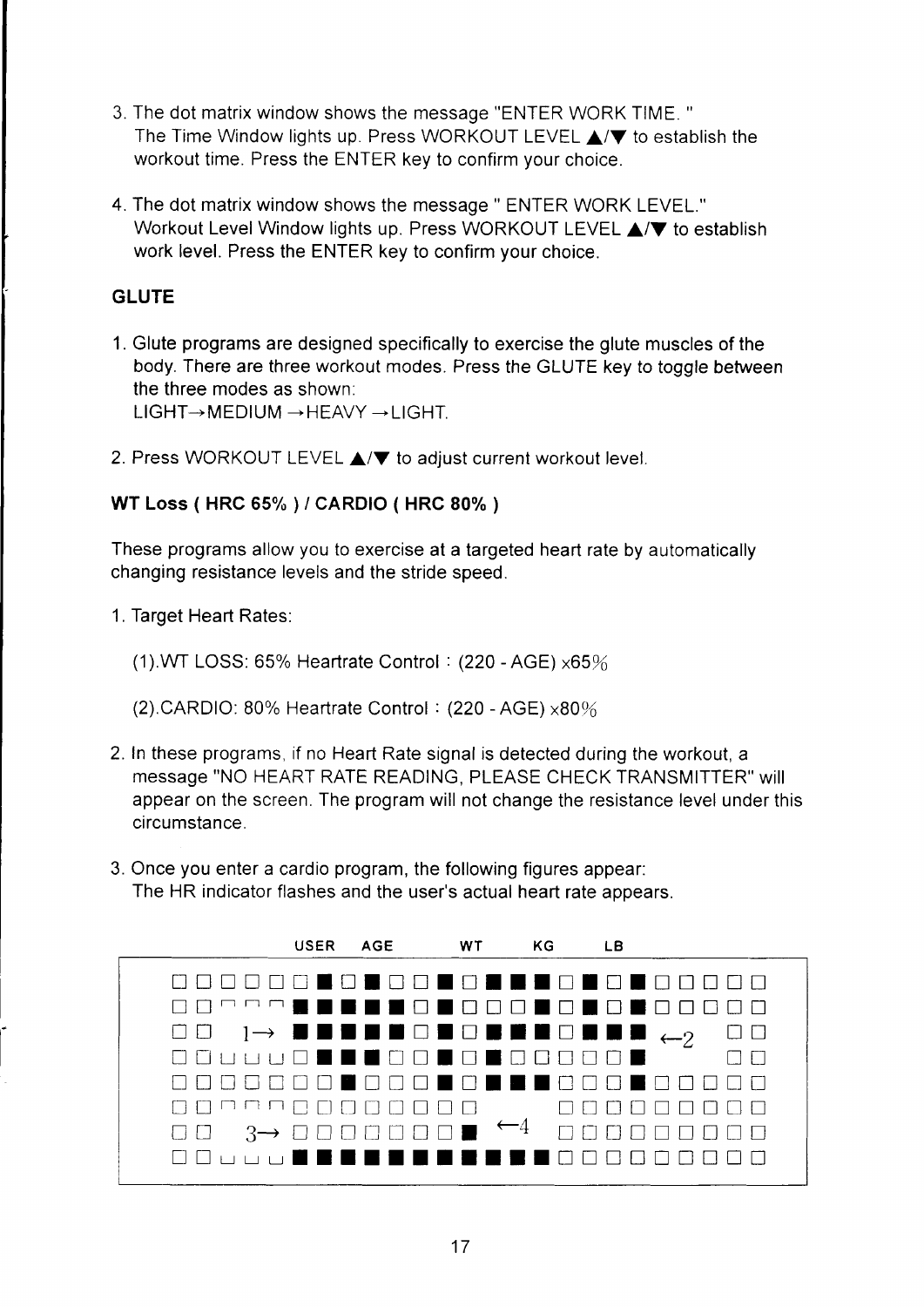- 3-1. (1) Flash heart figure
	- (2) Target heart rate.
	- (3) Actual RPM
	- (4) Suggested RPM
- 3-2. Preset values is SPM. These programs will detect the user's heart rate and adjust resistance levels accordingly.
- 3-3. lf the user stops exercising, "STEP TO START" appears twice on the dot matrix display. lf there is still no one pedaling, then reverts to 50 SpM.

### PAUSE

- 1. When you stop exercising. the word "PAUSE" scrolls across the dot matrix window. Resume exercising or press the START key to end "PAUSE" action and to return to the last screen.
- 2. After Pause is activated, stop exercising for over two minutes to return to starting display.

### END OF WORKOUT

- 1. When the workout time counts down to "0", and the display beeps sound for three times(every 0.5 second). The information display windows show your workout Total Time, Total Calories, and Average HR. The Dot Matrix window shows the words "ACCU DATA".
- 2. At the end of one workout cvcle.
	- (1) The display returns to initial banner if the workout was started by QUICK START.
	- (2) lf the workout was started under the program mode, the display returns to Program mode and PROGRAM indicator flashes. The LED window will show "SELECT PROGRAM OR PRESS START". You can press new workout or you can press START to reset user information.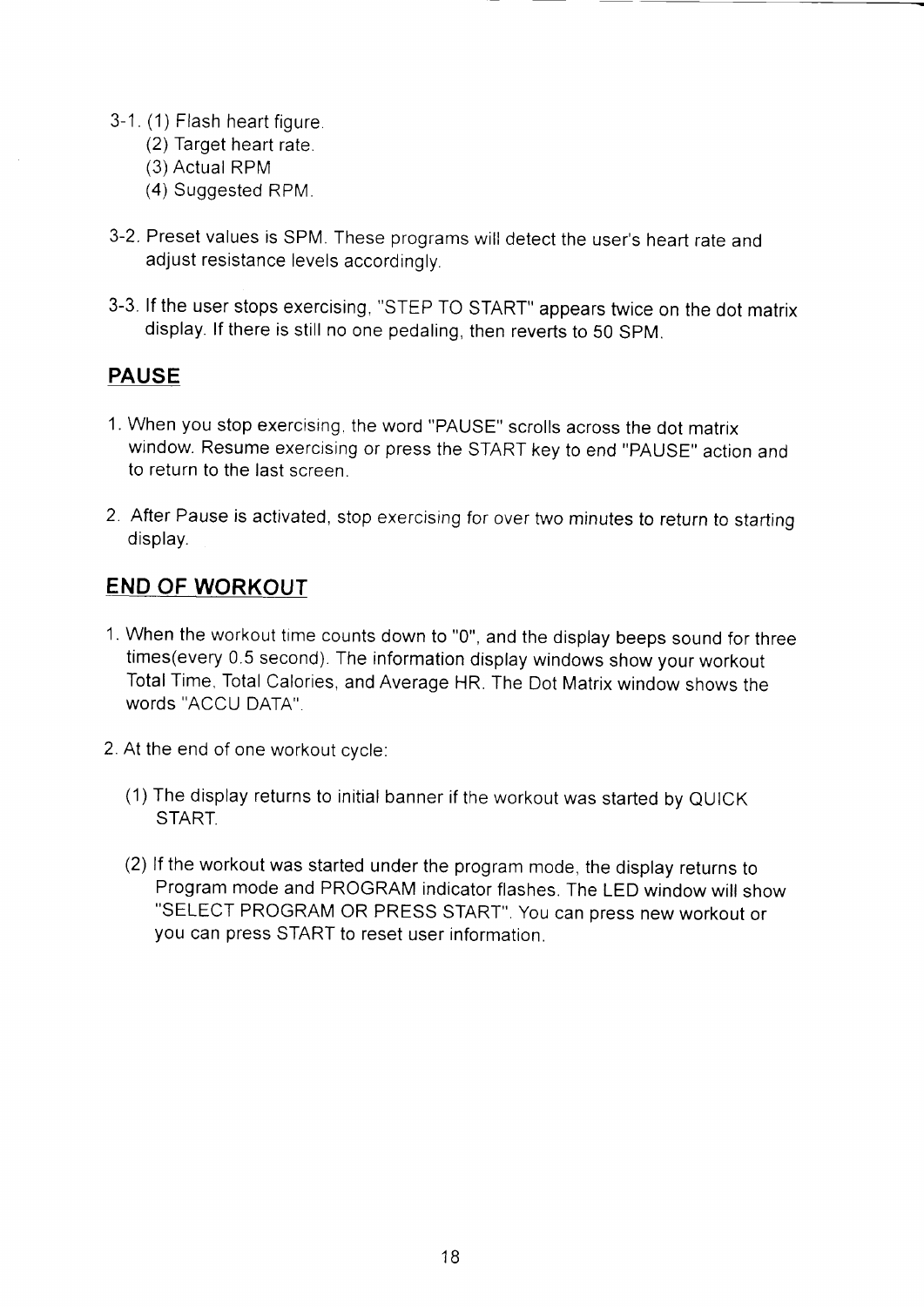# Fuse Replacement:

lf you turn on the unit but the display does not light up, it may be necessary to replace a fuse.

- srEP 1. ldentify the fuse specification. Use the appropriate type of fuse.
- STEP 2. To remove an old fuse, push the fuse cap in and turn counterclockwise.
- STEP 3. Remove the damaged fuse from the fuse cap. Insert a new fuse into the fuse cap.
- STEP 4. To secure the new fuse in place, push in, and turn the fuse cap clockwise.









STEP 2



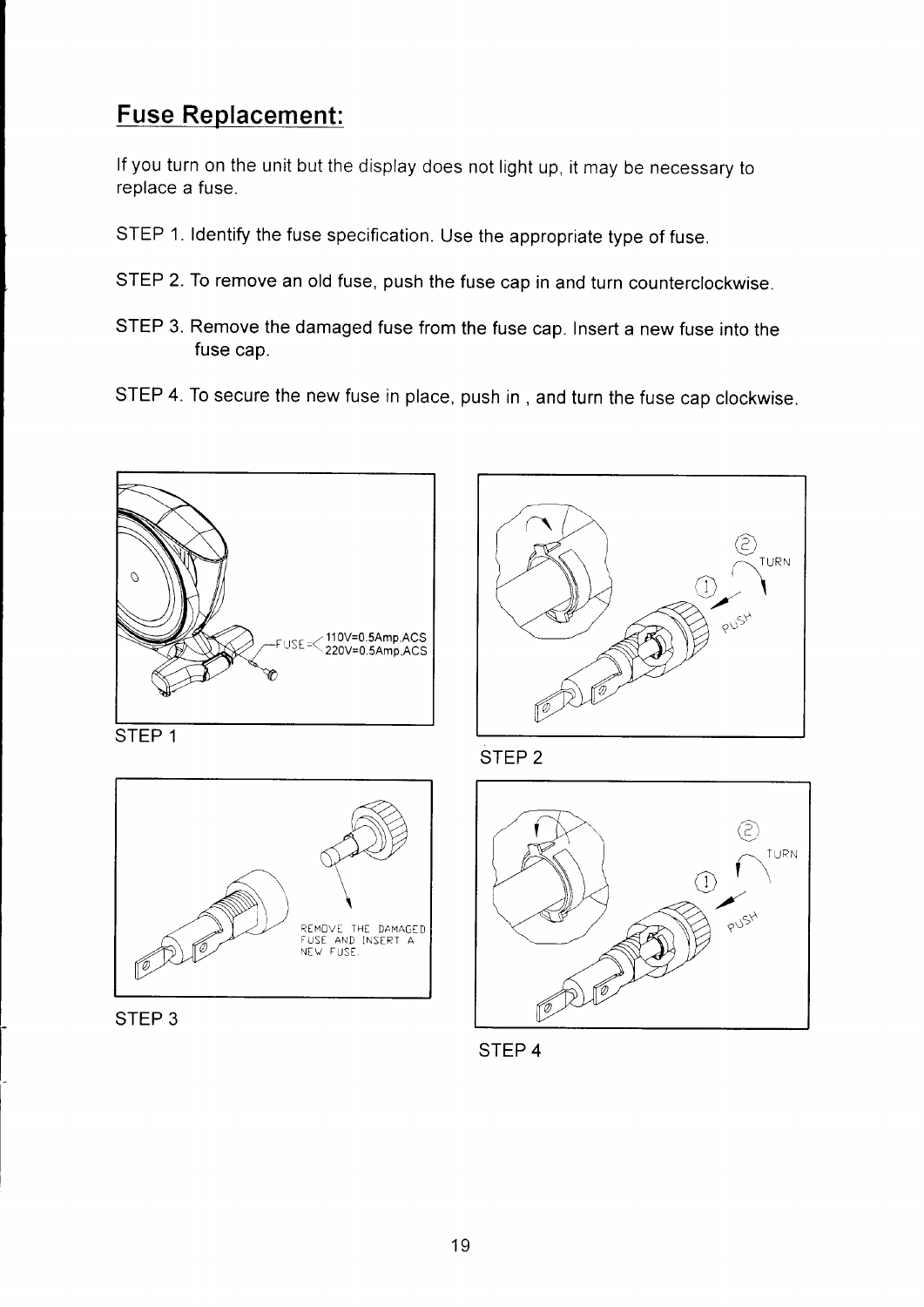# **WIRING SCHEMATIC**



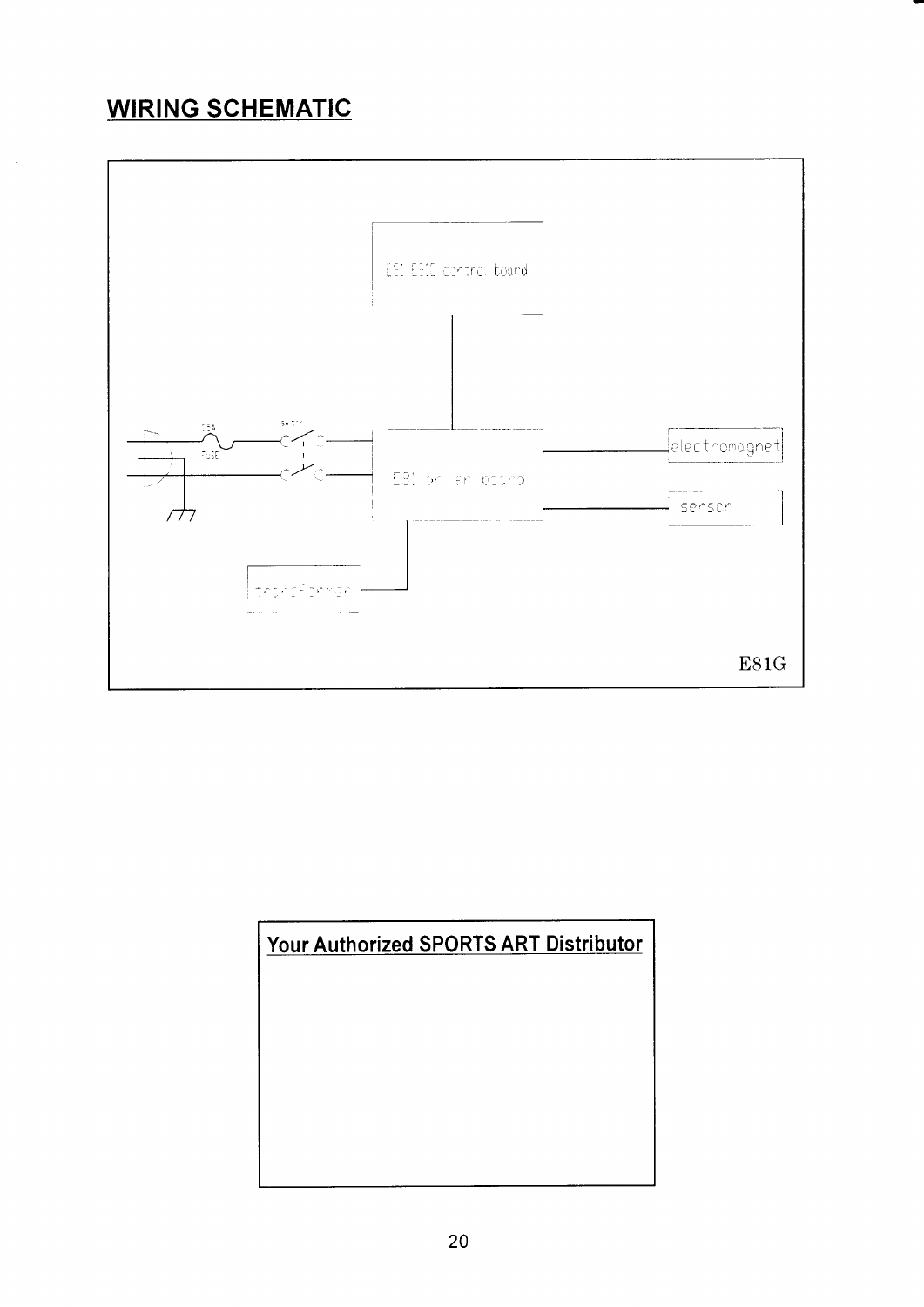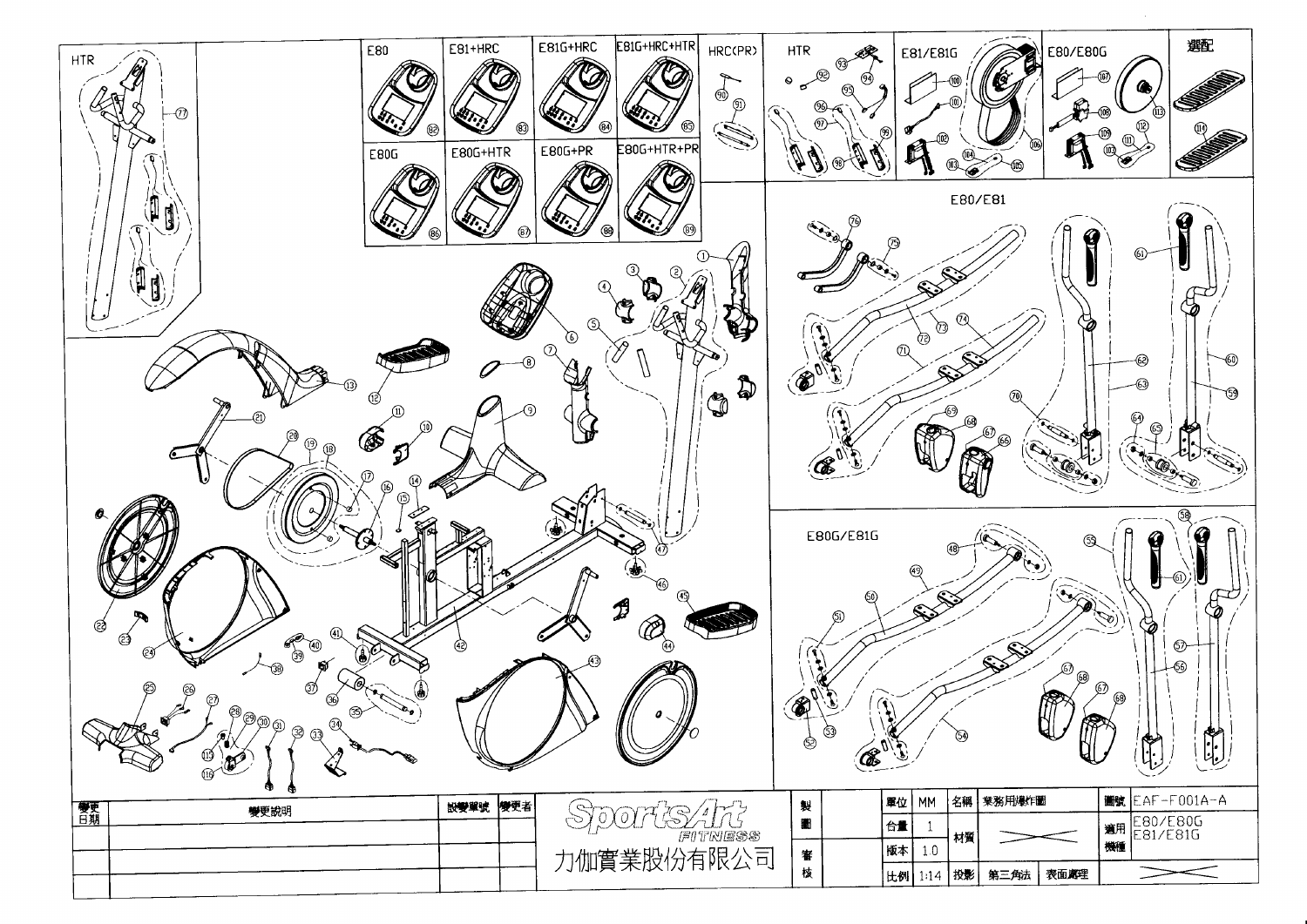# COMPLETE PARTS LIST

| Part |                                      | Part |                                      |
|------|--------------------------------------|------|--------------------------------------|
| no:  | <b>Description</b>                   | no:  | <b>Description</b>                   |
| 001  | Upper cover for computer post, rear  | 039  | Fuse                                 |
| 002  | Computer post                        | 040  | Fuse holder                          |
| 003  | Cover for pulse handle, rear         | 041  | Adjustable foot                      |
| 004  | Cover for pulse handle, front        | 042  | Main frame                           |
| 006  | Rear computer cover                  | 043  | Right side cover                     |
| 007  | Upper cover for computer post, front | 044  | Right cover handle/pedal tube, inner |
| 008  | Rubber ring, computer post           | 045  | Right pedal                          |
| 009  | Lower cover for computer post        | 046  | Adjustable foot, front               |
| 010  | Left cover handle/pedal tube, inner  | 047  | Fixing bolt, computer post           |
| 011  | Left cover handle/pedal tube, outer  | 048  | Fixing bolt, pedal tube, front       |
| 012  | Left pedal                           | 050  | Left pedal tube                      |
| 013  | Top cover                            | 051  | Fixing bolt, pedal tube, rear        |
| 014  | Rubber bushing, main frame           | 052  | Rear hinge, pedal tube               |
| 015  | End cap, main frame                  | 053  | Cylinder bushing, hinge              |
| 016  | Crank axle                           | 054  | Right pedal tube                     |
| 017  | Fixing nut crank arm                 | 056  | Left handle                          |
| 018  | Drive belt disc                      | 057  | <b>Right handle</b>                  |
| 020  | Drive belt                           | 058  | Rubber padding, right handle         |
| 021  | Crank arm                            | 061  | Rubber padding, left handle          |
| 022  | Cover for rear turning disc          | 067  | Lower cover for left handle          |
| 023  | Rear fixing bracket, side cover      | 068  | Lower cover for right handle         |
| 024  | Left side cover                      | 084  | Computer                             |
| 025  | Cover for rear stabilizer            | 092  | Pulse receiver                       |
| 026  | Power input                          | 093  | Circiut board, hand pulse            |
| 027  | Adaptor cable                        | 094  | Signal cable, hand pulse board       |
| 028  | Tension screw, drive belt            | 095  | Signal cable, hand pulse             |
| 029  | Spring                               | 096  | Sensor cable, hand pulse             |
| 030  | Tension bracket, drive belt          | 098  | Hand pulse sensor, left half         |
| 031  | Fuse cable                           | 099  | Hand pulse sensor, right half        |
| 032  | Fuse cable                           | 100  | Fixing bracket, electromagnet        |
| 033  | Fixing bracket, power input          | 101  | Power cord for electromagnet         |
| 034  | Main power cord                      | 102  | Electromagnet                        |
| 035  | Transport wheel axle                 | 103  | Sensor                               |
| 036  | <b>Transprt wheel</b>                | 104  | Sensor cable, flywheel               |
| 037  | Main power switch                    | 114  | Pedal padding                        |
| 038  | Grounding cable                      |      |                                      |